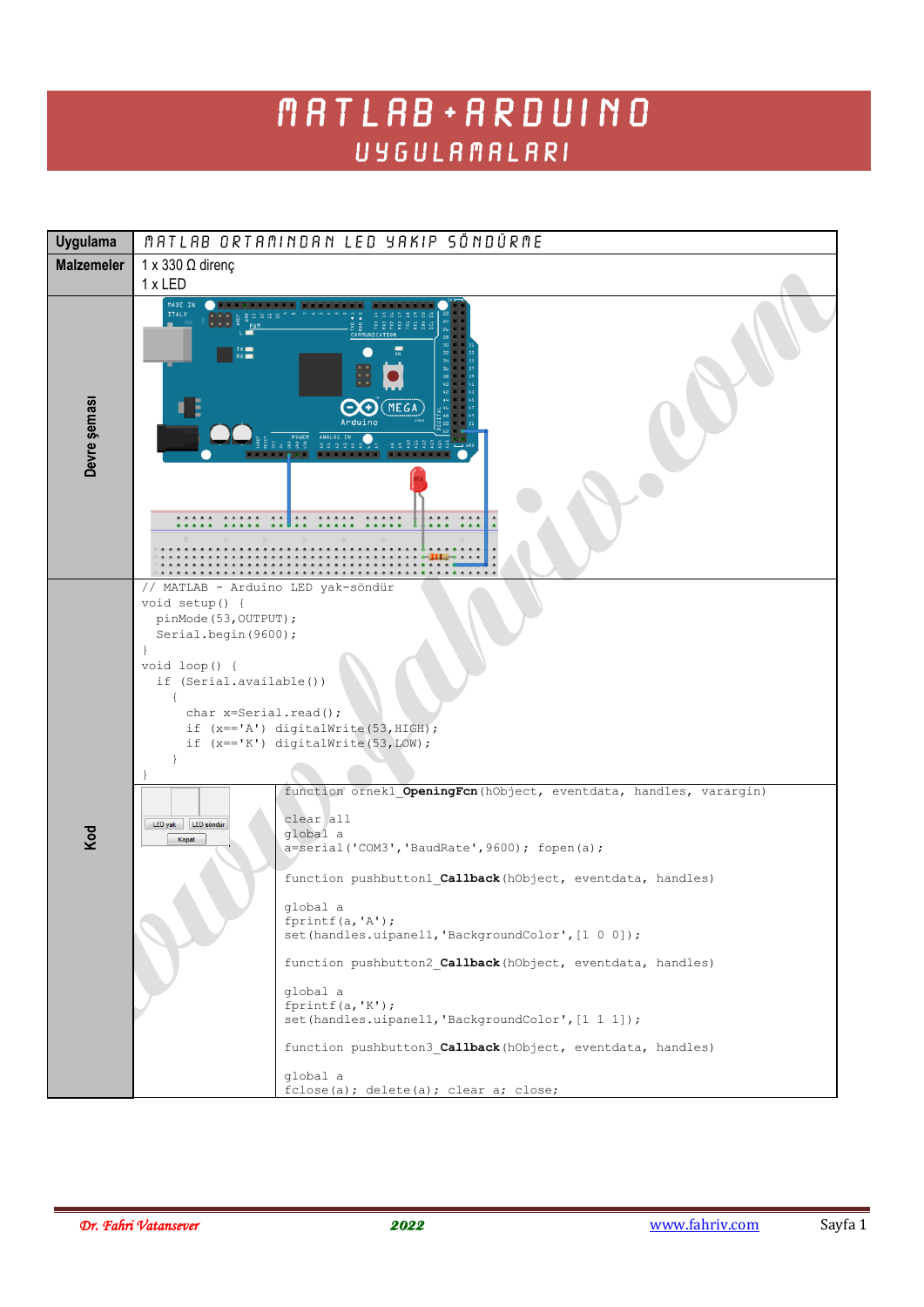| Yanmıyor<br>Söndür<br>Yak<br>Kapat | function startupFcn(app)<br>clear all<br>qlobal port<br>port=serial ("COM5", "BaudRate", 9600);<br>fopen (port);<br>end<br>function UIFiqureCloseRequest(app, event)<br>qlobal port<br>delete(port);<br>clear port;<br>delete (app)<br>end<br>function KapatButtonPushed(app, event)<br>UIFiqureCloseRequest(app, event);<br>end<br>function YakButtonPushed(app, event) |
|------------------------------------|--------------------------------------------------------------------------------------------------------------------------------------------------------------------------------------------------------------------------------------------------------------------------------------------------------------------------------------------------------------------------|
|                                    | qlobal port<br>fprintf(port, 'A');<br>app. Panel. Title='Yanıyor';<br>app.Panel.BackgroundColor=[1 0 0];<br>end                                                                                                                                                                                                                                                          |
|                                    | function SndrButtonPushed (app, event)<br>qlobal port<br>fprintf(port, 'K');<br>app.Panel.Title='Yanmiyor';<br>app.Panel.BackgroundColor=[1 1 1];<br>end                                                                                                                                                                                                                 |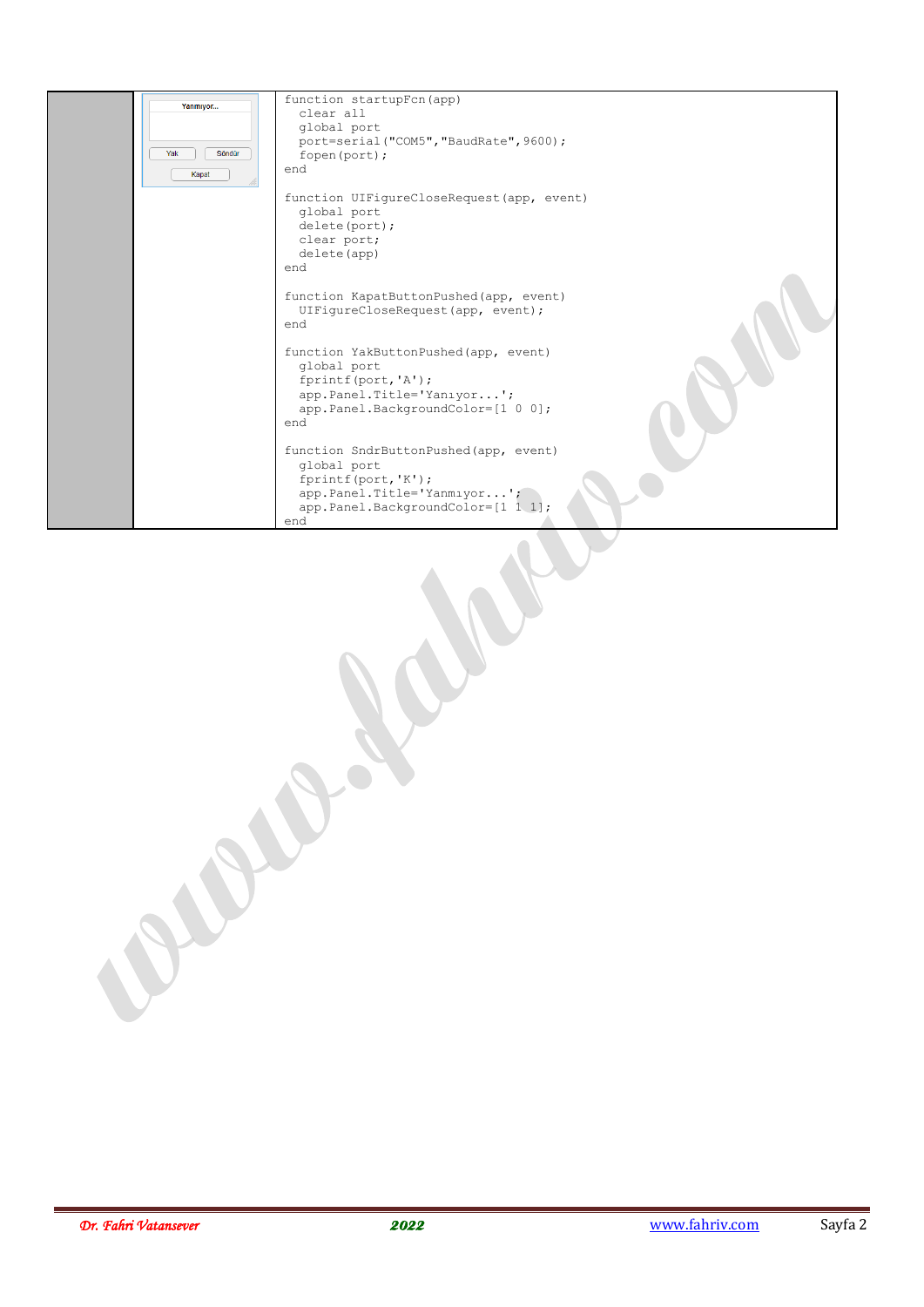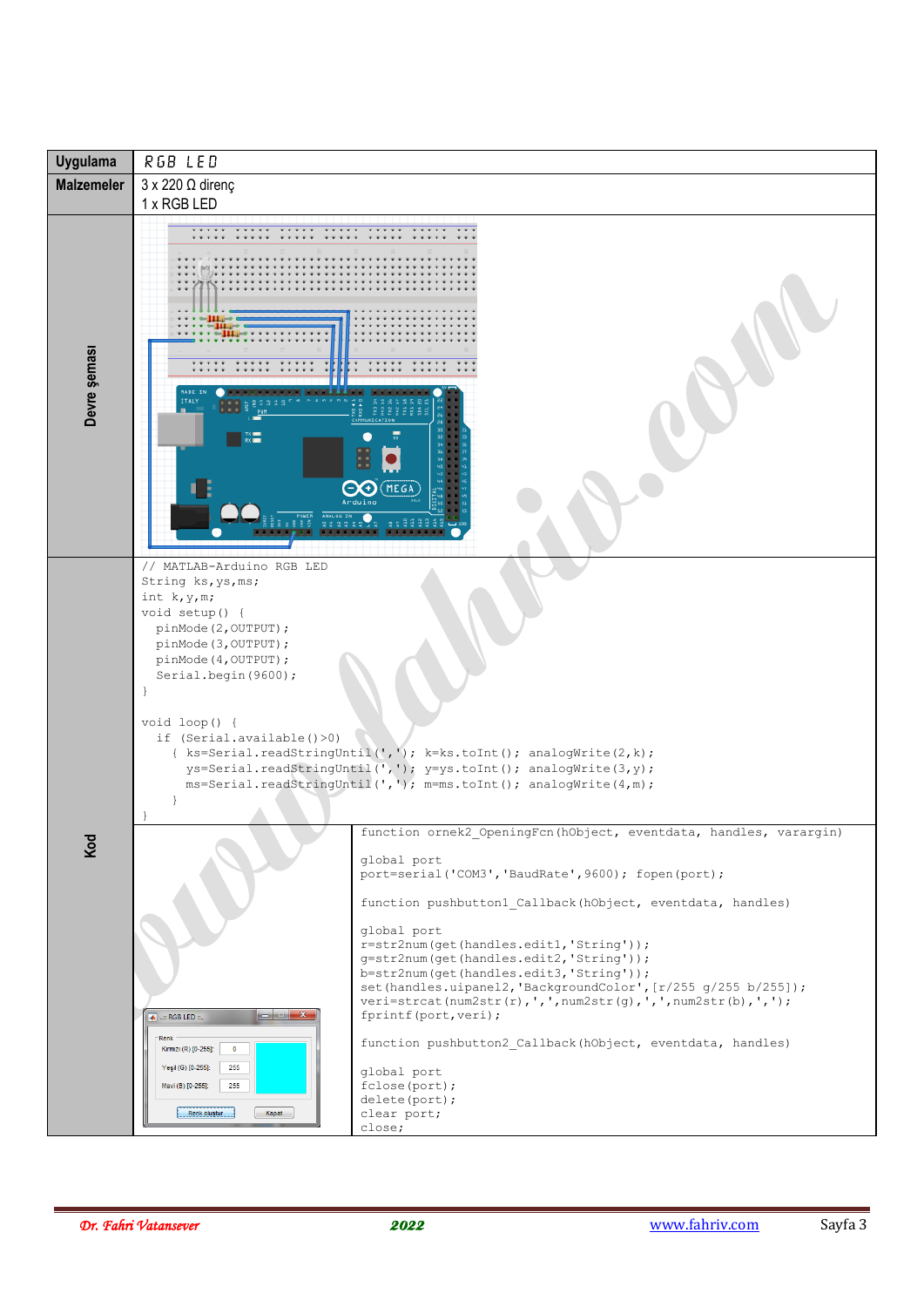| Renk değerleri                    | function startupFcn(app)                                       |
|-----------------------------------|----------------------------------------------------------------|
| $0\rightarrow$<br>Kırmızı [R]     | clear all                                                      |
| $\overline{\bullet}$<br>Yeşil [G] | global port                                                    |
|                                   | port=serial("COM3","BaudRate",9600);                           |
| $\bullet \Rightarrow$<br>Mavi [B] | fopen(port);                                                   |
|                                   | end                                                            |
| Renk olustur<br>Kapat             |                                                                |
|                                   | function UIFigureCloseRequest(app, event)                      |
|                                   | global port                                                    |
|                                   | delete(port);                                                  |
|                                   | clear port;                                                    |
|                                   | delete(app)                                                    |
|                                   | end                                                            |
|                                   |                                                                |
|                                   | function KapatButtonPushed(app, event)                         |
|                                   | UIFigureCloseRequest(app, event);                              |
|                                   | end                                                            |
|                                   |                                                                |
|                                   | function RSpinnerValueChanged(app, event)                      |
|                                   | kd=app.RSpinner.Value;                                         |
|                                   | yd=app.GSpinner.Value;                                         |
|                                   | md=app.BSpinner.Value;                                         |
|                                   | app.Panel.BackgroundColor=[kd/255 yd/255 md/255];              |
|                                   | end                                                            |
|                                   |                                                                |
|                                   | function GSpinnerValueChanged(app, event)                      |
|                                   | kd=app.RSpinner.Value;                                         |
|                                   | yd=app.GSpinner.Value;                                         |
|                                   | md=app.BSpinner.Value;                                         |
|                                   | app.Panel.BackgroundColor=[kd/255 yd/255 md/255];              |
|                                   | end                                                            |
|                                   |                                                                |
|                                   | function BSpinnerValueChanged(app, event)                      |
|                                   | kd=app.RSpinner.Value;                                         |
|                                   | yd=app.GSpinner.Value;                                         |
|                                   | md=app.BSpinner.Value;                                         |
|                                   | app.Panel.BackgroundColor=[kd/255 yd/255 md/255];              |
|                                   | end                                                            |
|                                   |                                                                |
|                                   | function RenkoluturButtonPushed(app, event)                    |
|                                   | global port                                                    |
|                                   | kd=app.RSpinner.Value;                                         |
|                                   | yd=app.GSpinner.Value;                                         |
|                                   | md=app.BSpinner.Value;                                         |
|                                   | giden=strcat(num2str(kd),',',num2str(yd),',',num2str(md),','); |
|                                   | fprintf(port,giden);                                           |
|                                   | end                                                            |
|                                   |                                                                |
|                                   |                                                                |
|                                   |                                                                |
|                                   |                                                                |
|                                   |                                                                |
|                                   |                                                                |
|                                   |                                                                |
|                                   |                                                                |
|                                   |                                                                |
|                                   |                                                                |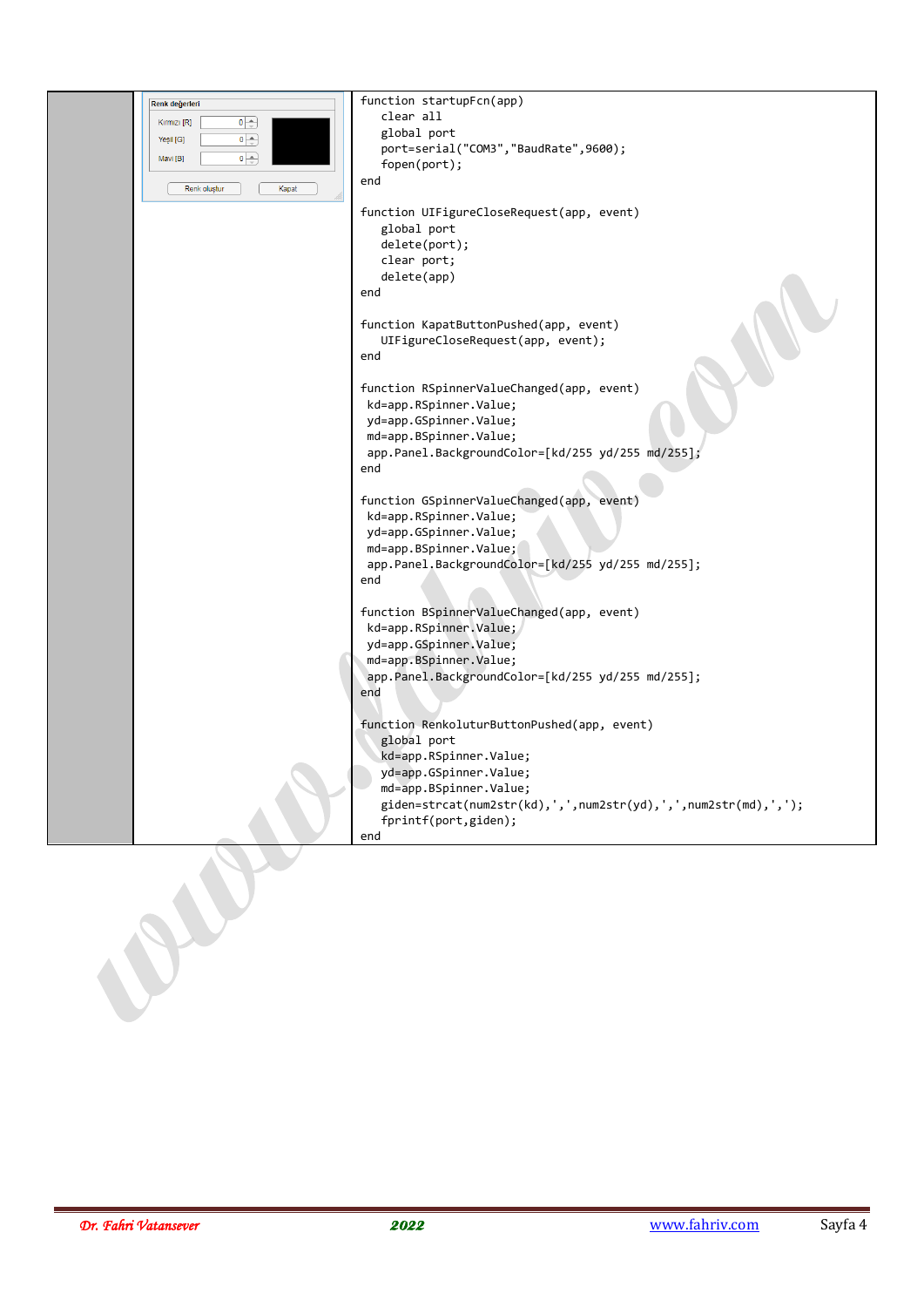

*Dr. Fahri Vatansever* 2022 www.fahriv.com Sayfa 5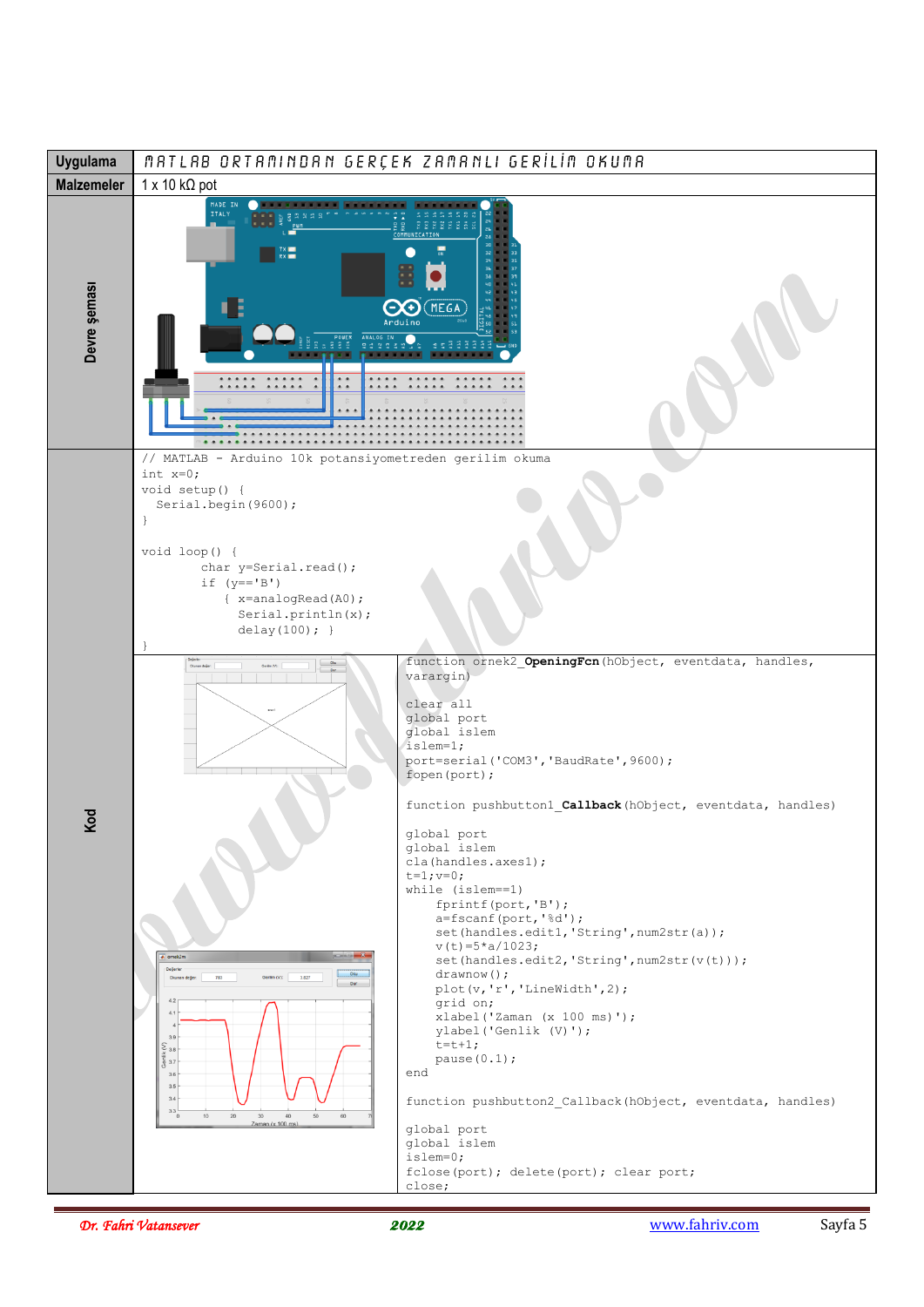| Karttan gelen değerle<br>Başla<br>Dur | function startupFcn(app)                      |
|---------------------------------------|-----------------------------------------------|
| Okunan değer<br>Kapat                 | clear all                                     |
|                                       | global port islem                             |
|                                       | islem=1; port=serial("COM3","BaudRate",9600); |
|                                       | fopen(port);                                  |
|                                       | end                                           |
|                                       |                                               |
|                                       | function UIFigureCloseRequest(app, event)     |
|                                       | global port                                   |
|                                       | delete(port);                                 |
|                                       | clear port;                                   |
|                                       | delete(app)                                   |
|                                       | end                                           |
|                                       |                                               |
|                                       | function DurButtonPushed(app, event)          |
|                                       | global islem                                  |
|                                       |                                               |
|                                       | islem=0;<br>end                               |
|                                       |                                               |
|                                       |                                               |
|                                       | function KapatButtonPushed(app, event)        |
|                                       | UIFigureCloseRequest(app, event)              |
|                                       | end                                           |
|                                       |                                               |
|                                       | function BalaButtonPushed(app, event)         |
|                                       | global port islem                             |
|                                       | cla(app.UIAxes);                              |
|                                       | $t=1; v=0;$                                   |
|                                       | while $(islem==1)$                            |
|                                       | fprintf(port,'B');                            |
|                                       | $a = fscan f(port, '%d')$ ;                   |
|                                       | app.OkunandeerEditField.Value=a;              |
|                                       | $v(t) = 5 * a / 1023;$                        |
|                                       | app.GerilimdeeriVEditField.Value=v(t);        |
|                                       | drawnow();                                    |
|                                       | plot(app.UIAxes, v, 'r', 'LineWidth', 2);     |
|                                       | $t=t+1$ ;                                     |
|                                       | pause(0.1);                                   |
|                                       | end                                           |
|                                       | end                                           |
|                                       |                                               |